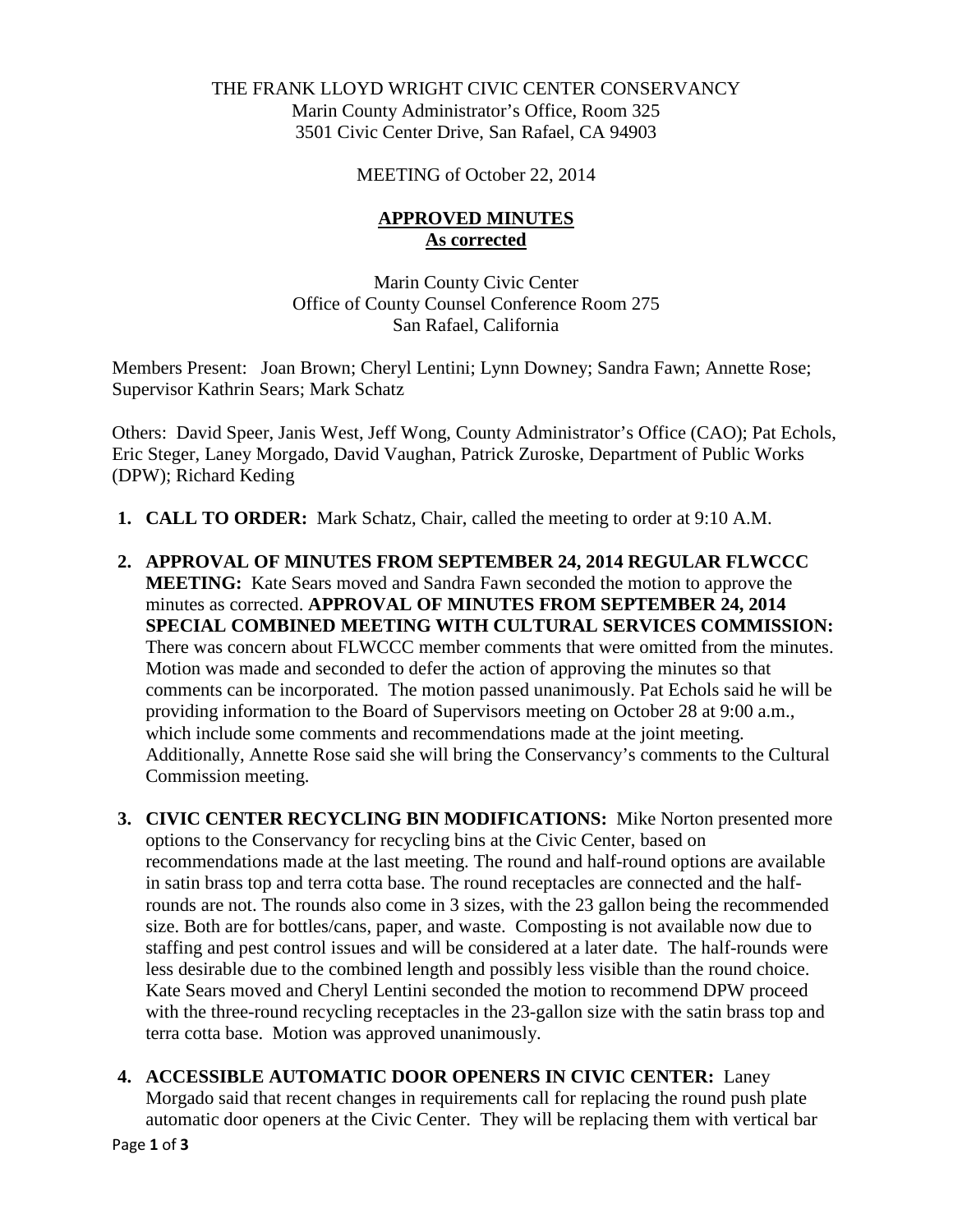activated units for greater access to individuals with a wide range of functional limitations. She recommended the Ingress'r brand that will allow activation from any approach and height level. Finishes include a complementary satin brass finish. Kate Sears moved and Sandra Fawn seconded the motion to recommend the vertical push plate in the satin brass finish as recommended. Motion was approved unanimously.

- **5. COUNTY COUNSEL ENTRANCE SECURITY ENHANCEMENTS:** Jeff Wong showed the group where the security enhancements would be that he had presented at the last meeting. The Conservancy's recommendations were implemented into the design. The mail slot was moved to the right and will be the full length of the panel; the clear glass is fine with County Counsel. The Conservancy recommended enhanced lighting in the entrance at 270 and 275 and better utilization of the empty space. County Counsel is in discussion regarding this request; it was noted other factors must be considered such as the elevator, the IST training room, and the door entering Probation. Joan Brown moved and Sandra Fawn seconded the motion to accept the modified design. It was also moved, seconded and approved that there be a review of the space in the entrance at 270 for better utilization of space. Motions passed unanimously.
- **6. BICYCLE PARKING AT CIVIC CENTER:** Pat Echols and Pat Zuroske asked the Conservancy if there was interested in exploring electronic bicycle lockers at the Civic Center as part of a grant application that would fund \$2,500 per locker. They will be submitting an application for the SMART plaza. The deadline is December 8 for applications. Potential locker locations at the Civic Center to add more lockers for use include: the existing semi-circle at the south arch, the flat area on the south side of the center arch, landscaped area between center and north arches-grand jury parking, and landscaped area between center and north arches-employee parking area. Frank Lloyd Wright's original design included bike racks but they are less feasible now and perhaps can be enhanced to be utilized for the public. The lockers are 6' in length and 20' of space needs to be available. Bike racks exploration at the fairgrounds was suggested. The possible sites were discussed and none were recommended by the Conservancy for the lockers. Pat Echols will review options for other bicycle parking/storage, including possible space indoors that will not necessarily be lockers.
- **7. FLW FOUNDATION TOUR FROM SEPTEMBER 25 DEBRIEF:** Sandra Fawn and Joan Brown reported the tour for the Frank Lloyd Wright National Foundation went very well. Joan Brown, Bill Schwarz and James Allen led the tour. Refreshments were served following the tour. Participants received a poster of the Civic Center and seemed very pleased with everything. The Foundation secretary sent a note of thanks to the Conservancy in care of David Speer. An architectural writer was on the tour and wrote an article on it for an Italian magazine.
- **8. DISCUSSION OF NOVEMBER 26 AND DECEMBER 24 MEETING DATES:** David Speer announced the presentation of the Agricultural Commission of Marin regarding the Farmers' Market and suggested a joint meeting on December 17 with the Cultural Services Commission in lieu of the November and December meetings. The regular meeting time would be at 9:00 and the joint meeting at 10:30. Mr. Speer will collaborate with the Cultural Services Commission and will send updated information to members.

## **9. MEMBER ITEMS FOR UPDATES AND FUTURE AGENDAS:**

Page **2** of **3**